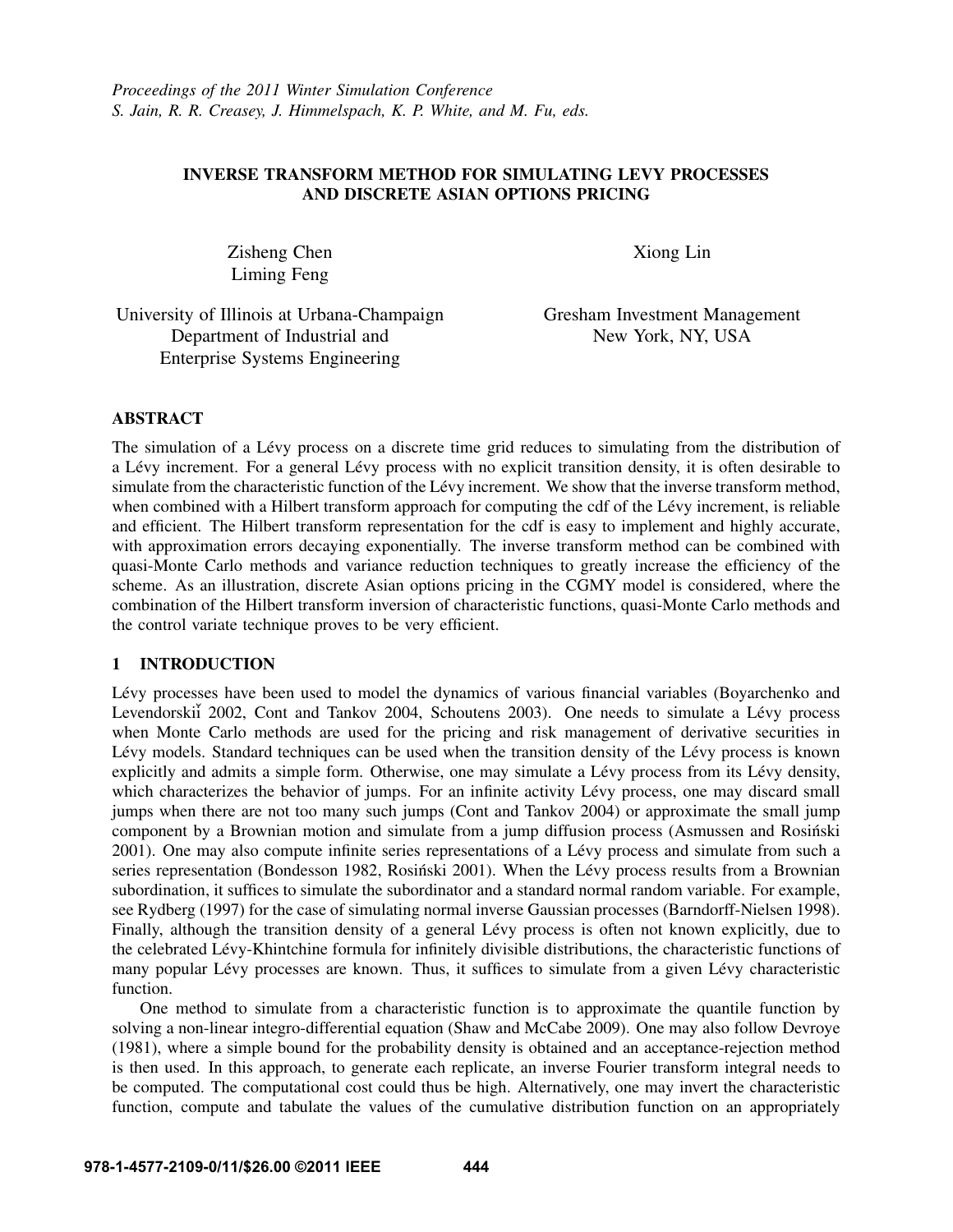determined grid and then use the inverse transform method (Glasserman and Liu 2007, Glasserman and Liu 2010). To generate a replicate, one generates a uniform variate and interpolate to find the solution of the equation where the uniform variate equals the cdf. It is shown in Glasserman and Liu (2010) that the bias due to linear interpolation decays quadratically in terms of the step size of the grid over which the values of the cdf are tabulated. Alternatively, higher order schemes such as the Hermite interpolation might be used to reduce the interpolation bias (Hörmann and Leydold 2003).

An important step when using the inverse transform method is to fast and accurately compute the values of the cdf on the grid. It is shown in Glasserman and Liu (2010) that the bias of the method is proportional to the approximation error of the characteristic function inversion scheme. To more reliably control this source of bias, we use the Hilbert transform method of Feng and Lin (2011), which allows us to compute the probabilities almost exactly with explicit and tight error estimates. In a full-length paper (Chen, Feng, and Lin 2011), we describe how to precisely control the bias of the inverse transform method. In this paper, we mainly exhibit the effectiveness of the method.

One of the advantages of the inverse transform method is that it can be easily used together with quasi-Monte Carlo methods. Quasi-Monte Carlo methods can be attractive since they increase the convergence order from 1/2 for standard Monte Carlo simulation to nearly 1. In Benth, Groth, and Kettler (2006), normal inverse Gaussian processes are simulated using quasi-Monte Carlo methods and the Brownian subordination construction of such processes. Quasi-Monte Carlo methods have also been applied to the simulation of variance gamma processes (Madan, Carr, and Chang 1998) in Avramidis and L'Ecuyer (2006), Ribeiro and Webber (2003), where special structures of such processes are exploited. See Fu (2007) for a review of simulating variance gamma processes. We exhibit the effectiveness of quasi-Monte Carlo methods when combined with the inverse transform method. In particular, we consider randomized quasi-Monte Carlo methods (L'Ecuyer 2004, L'Ecuyer and Lemieux 2002) where error estimates can be obtained more easily. The performance of the method is illustrated with the pricing of discrete Asian options in the CGMY model (Carr, Geman, Madan, and Yor 2002). We use discrete geometric Asian options as control variates. For geometric Asian options, we present a Hilbert transform method which can be used to price the options almost exactly. The combination of the Hilbert transform inversion of characteristic functions, quasi-Monte Carlo methods and the control variate technique proves to be very efficient. Comparison of the inverse transform method with alternative approaches as well as more options pricing applications are reported in Chen, Feng, and Lin (2011).

#### 2 THE INVERSE TRANSFORM METHOD

Suppose we are interested in the expectation of a function  $f$  that depends on the values of a Lévy process  $X = \{X_t, t \geq 0\}$  on a uniform time grid with step size  $\Delta$  over a finite time horizon  $[0, T]$ , where  $\Delta = T/d$ for some positive integer *d*:

$$
\mathbb{E}[f(X_{\Delta},\cdots,X_{d\Delta})].\tag{1}
$$

We simulate *N* paths of the Lévy process:  $\{(X_{\Delta}^n, \dots, X_{d\Delta}^n) : 1 \le n \le N\}$  and then estimate the above expectation by the following:

$$
\frac{1}{N}\sum_{n=1}^N f(X_\Delta^n,\cdots,X_{d\Delta}^n).
$$

Due to the independent and stationary increment properties of Lévy processes,  $X_{j\Delta} - X_{(j-1)\Delta}, j = 1, 2, \dots, d$ are i.i.d. and have the same distribution as *X*∆. It thus suffices to simulate from the characteristic function of the Lévy increment  $X_{\Delta}$ . In the following, we first describe how the cdf of a Lévy increment can be computed fast and accurately from its characteristic function using a Hilbert transform approach. The inverse transform method for simulating the Lévy increment is then detailed.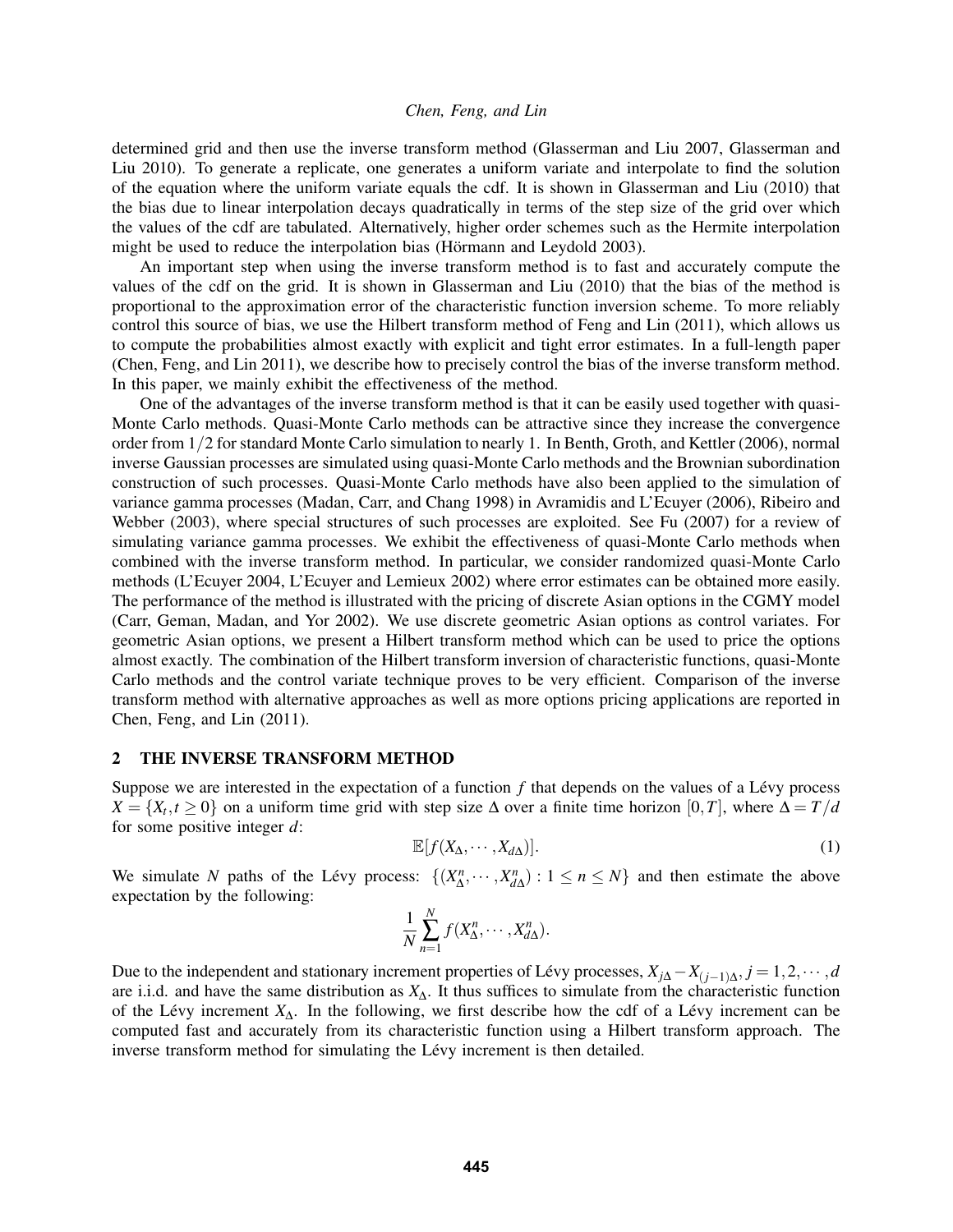#### 2.1 Hilbert Transform Representation for the Cdf

Feng and Lin (2011) presents a Hilbert transform method for the inversion of characteristic functions for computing cdf's. The Hilbert transform representation can be discretized using simple rules. For a wide class of analytic characteristic functions, the method exhibits exponentially decaying discretization errors. More specifically, the Hilbert transform of an integrable function *f* is defined by the following Cauchy principal value integral (Stein and Weiss 1971):

$$
\mathscr{H}f(x) = \frac{1}{\pi}p.v. \int_{\mathbb{R}} \frac{f(y)}{x - y} dy, \quad x \in \mathbb{R}.
$$

Then the cdf  $F(x)$  of a continuous distribution with an integrable characteristic function  $\phi(\xi)$  can be expressed in terms of the Hilbert transform of  $\phi$  (Theorem 1). Moreover, if the distribution admits exponential moments in an interval containing the origin,  $\phi$  is analytic in a horizontal strip containing the real line in the complex plane. Denote the strip by  $\mathscr{D}_{(d_-,d_+)} = \{z \in \mathbb{C} : \Im(z) \in (d_-,d_+) \}$  for some  $d_0$  < 0 <  $d_+$ , where  $\Im(z)$  denotes the imaginary part of *z*. Further assume that  $\phi$  has reasonable tail behaviors and integrability as below:

$$
\int_{d_{-}}^{d_{+}} |\phi(\xi + iy)| dy \to 0, \quad \xi \to \pm \infty,
$$
\n(2)

$$
\int_{\mathbb{R}} (|\phi(\xi + id_{-})| + |\phi(\xi + id_{+})|) d\xi < +\infty.
$$
\n(3)

Then the Hilbert transform representation for  $F(x)$  can be discretized using a simple rule highly accurately:

$$
F_h(x) = \frac{1}{2} + \frac{i}{2} \sum_{m=-\infty}^{\infty} e^{-ix(m-1/2)h} \frac{\phi((m-1/2)h)}{(m-1/2)\pi}, \quad h > 0.
$$

The discretization error is of the order  $O(\exp(-\pi d_0/h))$  and hence converges to zero exponentially in 1/*h*. Here *h* is the discretization step size and  $d_0 = 2 \min(-d_-, d_+)$ . The resulting infinite series is further truncated at a truncation level  $M \geq 1$ . Denote the resulting finite sum by  $F_{h,M}(x)$ :

$$
F_{h,M}(x) = \frac{1}{2} + \frac{i}{2} \sum_{m=-M}^{M} e^{-ix(m-1/2)h} \frac{\phi((m-1/2)h)}{(m-1/2)\pi}, \quad h > 0, M \ge 1. \tag{4}
$$

The truncation error depends on the tail behavior of the characteristic function. In many popular Lévy models used in finance, the characteristic function satisfies the following for some constants  $\kappa$ ,  $c$ ,  $v > 0$ :

$$
|\phi(\xi)| \le \kappa \exp(-c|\xi|^{\nu}), \quad \xi \in \mathbb{R}.\tag{5}
$$

The exponential tail behavior of the characteristic function corresponds to the smoothness of the probability density function. When (5) is satisfied, the truncation error also decays exponentially in terms of *Mh*. We may thus select  $h = h(M)$  so that the discretization and truncation errors are proportional:

$$
h(M) = (\pi d_0/c)^{1/(1+\nu)} M^{-\nu/(1+\nu)}, \quad M \ge 1.
$$
 (6)

Then the total error decays to zero exponentially in terms of *M*, which represents the computational cost of approximating  $F(x)$ . In summary, we have the following:

**Theorem 1** (Feng and Lin 2011) Let  $F(x)$  and  $\phi(\xi)$  be the cdf and the characteristic function of a continuous distribution. Suppose that  $\phi \in L^1(\mathbb{R})$ . Then

$$
F(x) = \frac{1}{2} - \frac{i}{2} \mathcal{H}(e^{-i\xi x} \phi(\xi))(0).
$$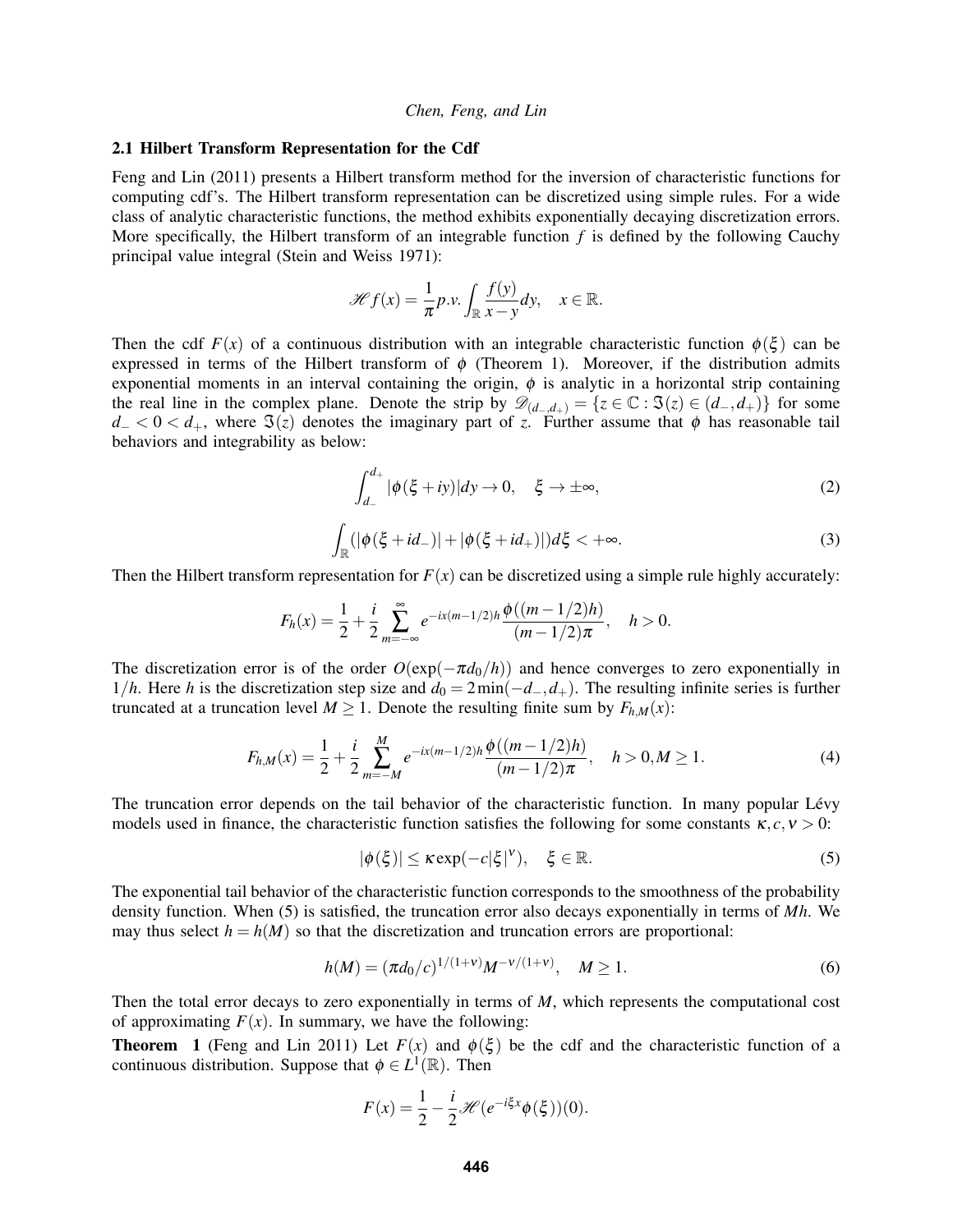If  $\phi$  is analytic in a stripe  $\mathscr{D}_{(d_-,d_+)}$  and satisfies (2) and (3), then there exists a constant *C* independent of *h* such that

$$
|F(x) - F_h(x)| \le \frac{Ce^{-\pi d_0/h}}{1 - e^{-\pi d_0/h}}, \quad h > 0,
$$

where  $d_0 = 2\min(-d_-, d_+)$ . If  $\phi$  also satisfies (5), then there exists  $C > 0$  independent of *M* such that

$$
|F(x) - F_{h(M),M}(x)| \leq C \exp(-c^{1/(1+\nu)} (\pi d_0 M)^{\nu/(1+\nu)}), \quad M \geq 1.
$$

When  $\mathscr{D}_{(d_-,d_+)}$  is asymmetric, one may shift the line of integration and further increase the rate of convergence. Moreover, the error estimates in Theorem 1 admit explicit expressions. Precise error control is therefore possible (Feng and Lin 2011, Chen, Feng, and Lin 2011). In derivatives pricing applications, the price process of the underlying asset is modeled by the exponential of a Lévy process. For the asset itself to be priced, certain exponential moments of the corresponding Lévy process exist. Consequently, the characteristic function is analytic (Feng and Linetsky 2008a). For many popular Levy models, the transition ´ probability density is smooth and the characteristic function admits exponentially decaying tails.  $F_{h(M),M}(x)$ thus provides a highly accurate approximation to the cdf  $F(x)$ . This is illustrated in the numerical section.

Finally, due to the *e* <sup>−</sup>*ixmh* term, the fast Fourier transform can be used to compute multiple values of the cdf simultaneously very efficiently. More specifically, over an arbitrary interval  $[x_0, x_{2M}]$ , given a uniform grid  $\{x_0, x_0 + \eta, \dots, x_0 + 2M\eta = x_{2M}\}\$ , the computation of  $\{F(x_0 + m\eta), m = 0, 1, \dots, 2M\}$  can be reduced to a Toeplitz matrix vector multiplication which can be implemented using the fast Fourier transform with *O*(*M* log*M*) operations only. See the appendices of Feng and Linetsky (2008a), Feng and Linetsky (2008b) for more details. We would like to remark that, to use the fast Fourier transform based on the Toeplitz matrix vector multiplication, the step sizes  $h > 0$  and  $\eta > 0$  can be arbitrary. This is in contrast to a standard implementation of the fast Fourier transform method, where *h* and  $\eta$  have to satisfy  $h\eta = 2\pi/(2M+1)$ , which can be inconvenient and restrictive.

#### 2.2 The Inverse Transform Method

To simulate a Lévy increment with cdf  $F(x)$ , it suffices to simulate a uniformly distributed random variable *U* on  $(0,1)$  and compute  $F^{-1}(U)$ . Since  $F^{-1}$  usually does not admit a closed form expression, we will proceed as below. First, we take a large enough interval  $[x_0, x_K]$  so that  $\max(F(x_0), 1 - F(x_K)) < \varepsilon$  for a given tolerance level  $\varepsilon > 0$  (the determination of such an interval will be detailed below). Let  $\eta = (x_K - x_0)/K$ for a positive integer *K*, and  $x_k = x_0 + k\eta$ ,  $0 \le k \le K$ . We compute the values  $F_k = F(x_k)$  and store the pairs  $(x_k, F_k)$  in the following matrix:

$$
\left(\begin{array}{cccc} x_0 & x_1 & \cdots & x_K \\ F_0 & F_1 & \cdots & F_K \end{array}\right). \tag{7}
$$

For each generated *U*, which is between 0 and 1, we use binary search to find  $0 \le k \le K - 1$  so that  $F_k \le U \lt F_{k+1}$ .  $F^{-1}(U)$  is then approximated by the following linear interpolation:

$$
F^{-1}(U) \approx x_k + \frac{x_{k+1} - x_k}{F_{k+1} - F_k}(U - F_k).
$$

If  $0 < U < F_0$  or  $F_K \le U < 1$ , we may solve the following equation numerically using a standard root finding algorithm such as the Newton-Raphson method to obtain an approximation to  $F^{-1}(U)$ :

$$
F(x)=U.
$$

However, when  $\varepsilon$  is small, it is rare to get  $0 < U < F_0$  or  $F_K \leq U < 1$ . For instance, in our numerical example, we take  $\varepsilon = 10^{-8}$ . It takes on average  $1/(2\varepsilon)$ , or 50 million, iterations to get  $0 < U < F_0$  or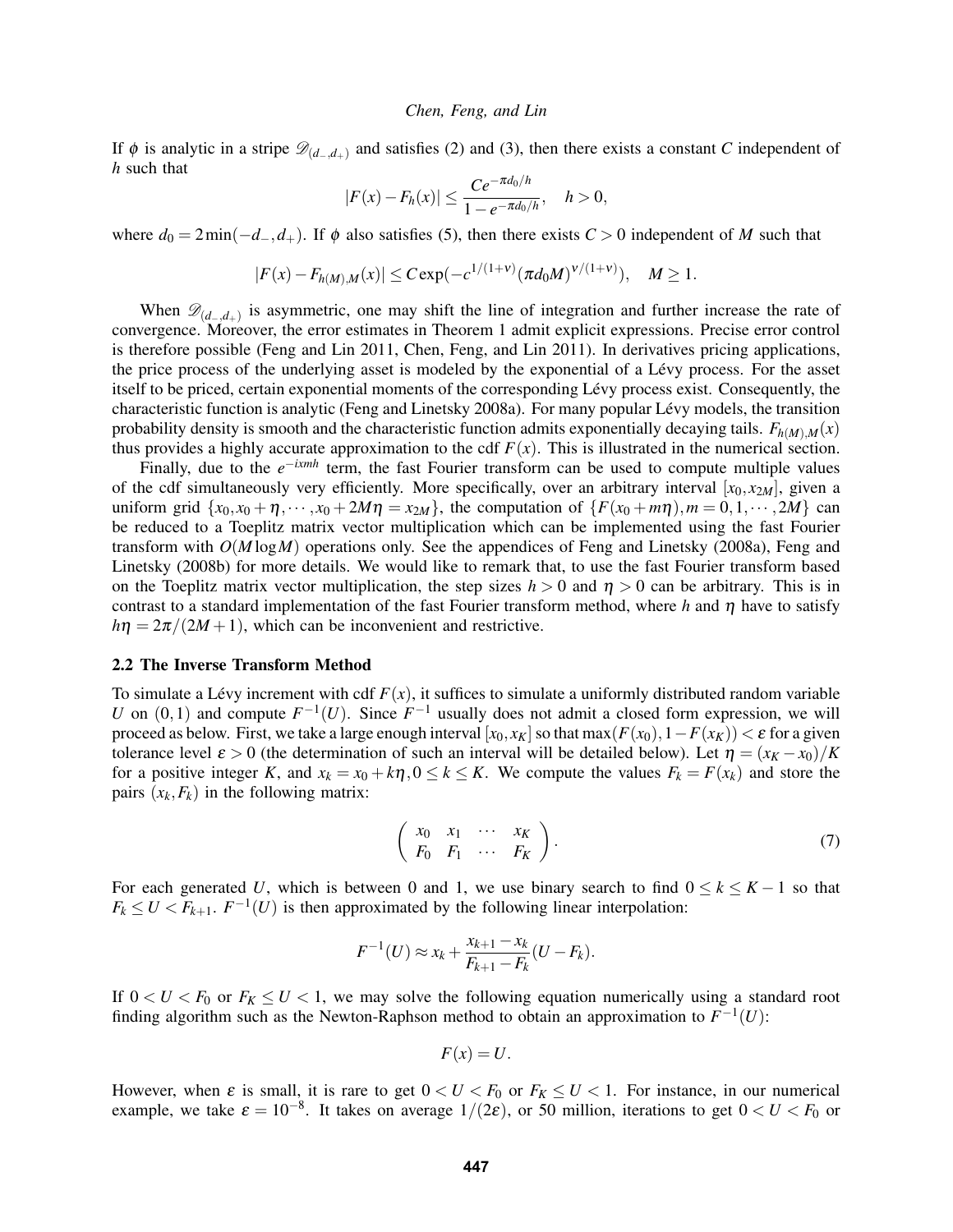$F_K \le U < 1$ . Therefore, one may simply use  $F^{-1}(U) \approx x_0$  if  $0 < U < F_0$  or  $F^{-1}(U) \approx x_K$  if  $F_K \le U < 1$ . We will follow this in our implementation. We also would like to remark that it takes roughly  $log_2(K)$ iterations to locate the interval that contains *U*. For convenience, in our implementation, we let *K* be a power of 2. Then it takes exactly  $log_2(K)$  iterations to locate the interval through a binary search.

As for determining  $x_0$  and  $x_K$ , we denote  $\mu$  and  $\sigma$  the expected value and the standard deviation of the distribution  $F(x)$ . They can be computed from the given characteristic function  $\phi$  as follows:

$$
\mu = -i\phi'(0), \quad \sigma = ((\phi'(0))^2 - \phi''(0))^{1/2},
$$

where  $\phi'$  and  $\phi''$  are the first and second order derivatives of  $\phi$ . We then define  $x_0$  and  $x_K$  as follows:

$$
x_0 = \max(\mu + j\sigma : F(\mu + j\sigma) < \varepsilon), \quad x_K = \min(\mu + j\sigma : 1 - F(\mu + j\sigma) < \varepsilon).
$$

Since for any integer *j*,  $F(\mu + j\sigma)$  can be computed very fast and accurately, it is usually very easy to compute  $x_0$  and  $x_K$  defined above. One starts with  $F(x)$  for  $x = \mu$ , and then keep increasing or decreasing *x* by an amount of  $\sigma$  until  $x_0$  or  $x_k$  is obtained. The above procedure is very simple. It is possible to determine  $x_0$  and  $x_K$  for any given bias tolerance level. This will be shown in Chen, Feng, and Lin (2011).

We recognize that the above interpolation procedure will introduce bias. It is shown in Glasserman and Liu (2010) that the bias is of the order  $O(\eta^2)$ . One may thus select  $\eta$  accordingly for a required level of accuracy. Additional bias may be introduced if the probabilities in (7) are not computed accurately. However, due to the exponential converging nature of the scheme (4), we are able to compute the probabilities in (7) almost exactly. Moreover, this needs to be done once only at the very beginning of the simulation procedure, and can usually be done fast with the help of the fast Fourier transform, when necessary. Therefore, when implementing the above method, we are mainly concerned about the interpolation bias. In the numerical section, we exhibit the selection of  $\eta$  and its impact on the quality of the simulation outcome. In Chen, Feng, and Lin (2011), we further show how to determine  $\eta$  for any given bias tolerance level.

## 2.3 Randomized Quasi-Monte Carlo Methods

One advantage of the inverse transform method is that it can be easily used together with quasi-Monte Carlo methods. Suppose we want to compute an expectation which can be reduced to the following form for *d* i.i.d. uniform random variables on  $(0,1)$ ,  $U^1, \dots, U^d$ :

$$
\mathbb{E}[f(F_1^{-1}(U^1),\cdots,F_d^{-1}(U^d))],\tag{8}
$$

where  $F_j^{-1}$ ,  $1 \le j \le d$ , are certain inverse cumulative distribution functions. For example, we have seen that the expectation (1) reduces to the above. When estimating the expectation above using quasi-Monte Carlo methods, instead of using i.i.d. *d*−dimensional uniform variables, a deterministic sequence {*x*1,··· , *xN*<sup>0</sup> } in  $[0,1]^d$  is used and the following estimation is obtained:

$$
\frac{1}{N_0} \sum_{n=1}^{N_0} f(F_1^{-1}(x_n^1), \cdots, F_d^{-1}(x_n^d)),\tag{9}
$$

where  $(x_n^1, \dots, x_n^d) = x_n \in [0,1]^d$ ,  $1 \le n \le N_0$ . In contrast to the characteristic  $1/2$  order of convergence for Monte Carlo methods, the convergence of quasi-Monte Carlo approximation may be accelerated to  $O(1/N_0^{1-\epsilon})$  for an arbitrarily small  $\epsilon > 0$ . This could be attractive in applications.

On the other hand, we also note that while error estimates are rather straightforward to obtain for Monte Carlo methods, it is harder to obtain reliable error estimates for quasi-Monte Carlo methods. This has motivated randomized quasi-Monte Carlo methods, which effectively turn quasi-Monte Carlo methods into variance reduction techniques. One way to randomize a quasi-Monte Carlo method is to use the so called digital shift (L'Ecuyer 2004, L'Ecuyer and Lemieux 2002). More specifically, for a given quasi-Monte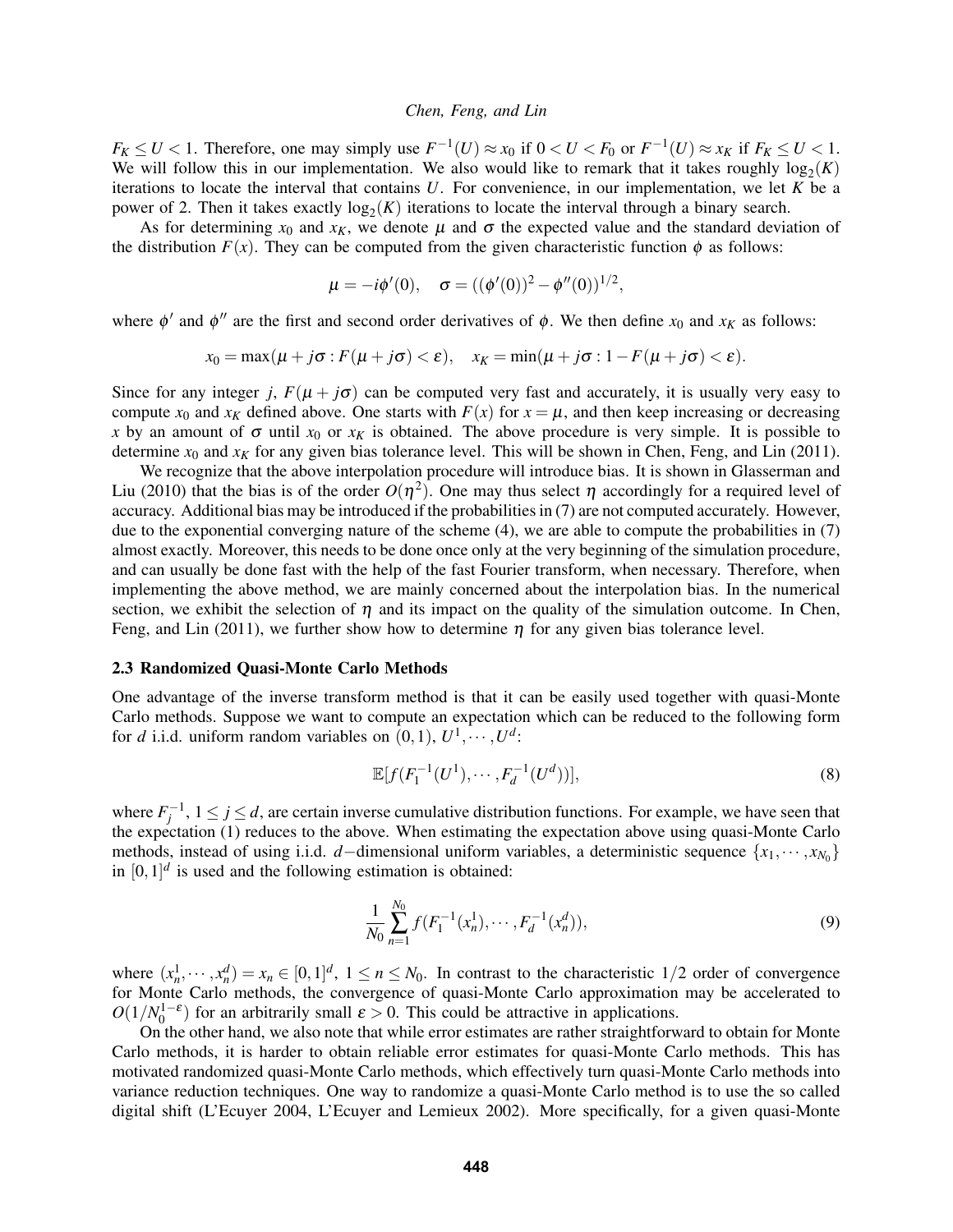Carlo sequence  $\{x_1, \dots, x_{N_0}\}$  in  $[0, 1]^d$ , we generate *d* i.i.d. uniform random variables  $U^1, \dots, U^d$ , and then use them to generated the following shifted sequence  $\{x_1^U, \dots, x_{N_0}^U\}$ :

$$
x_n^U = (x_n^1 \oplus U^1, \cdots, x_n^d \oplus U^d), \quad 1 \le n \le N_0,
$$

where ⊕ refers to the exclusive-or operator. From this shifted sequence, we obtain an approximation of the form (9). When the above procedure is repeated *L* times, we obtain *L* i.i.d. variables. The sample mean of these *L* variables is then used to estimate the expectation in (8). The standard error computed from these *L* variables provides an estimate of the error of the randomized quasi-Monte Carlo approximation. In total, *LN*<sup>0</sup> replicates have been generated to obtain the above estimate. Finally, in our implementation, we have used Sobol's sequence to generate  $\{x_1, \dots, x_{N_0}\}$ , which has been shown to be effective in financial applications (Glasserman 2004).

#### 3 DISCRETE ASIAN OPTIONS IN LEVY MODELS

We illustrate the method by considering the pricing of discretely monitored Asian options. We assume a geometric Levy model in a given risk neutral measure, where the asset price is governed by ´

$$
S_t = S_0 e^{X_t}.
$$

Here  $S_0$  is the current asset price, and  $\{X_t, t \ge 0\}$  is a Lévy process starting at the origin at time 0. Consider a fixed strike Asian call option with maturity *T* and strike price *K*. The payoff of such an option is given by

$$
\max(0, A_T - K),
$$

where  $A_T$  is the average asset price over the time period [0,*T*]. We assume that the average asset price is computed based on the asset price monitored discretely on a uniform grid of [0,*T*] with monitoring interval  $\Delta = T/d$ . Here  $d > 0$  is the number of monitoring intervals. That is,

$$
A_T = \frac{1}{d+1} \sum_{k=0}^d S_{k\Delta}.
$$

Then, from the risk neutral pricing theory, the price of the call is given by

$$
V = e^{-rT} \mathbb{E}[\max(0, A_T - K)],
$$

where *r* is the continuously compounded risk free interest rate.

#### 3.1 Geometric Asian Options

Most traded Asian options assume arithmetic averaging described above. Closed form solutions usually do not exist for such contracts. However, if the average is computed in the geometric sense, one may obtain a semi-analytic expression for the option price that can be computed very fast and accurately. They serve as excellent control variates for the pricing of arithmetic Asian options. The price of a discretely monitored geometric Asian call option with maturity *T* and strike *K* is given by the following:

$$
V^g = e^{-rT} \mathbb{E}[\max(0, A_T^g - K)], \quad A_T^g = \left(\Pi_{k=0}^d S_{k\Delta}\right)^{1/(d+1)}.
$$

Let  $Y = \ln(A_7^g)$  $T^g_T/S_0$ ) =  $\frac{1}{d+1} \sum_{k=0}^d X_{k\Delta}$ . We further rewrite *Y* in terms of independent Lévy increments (recall that  $X_0 = 0$ :

$$
Y = \frac{1}{d+1} \sum_{k=1}^{d} k(X_{(d-k+1)\Delta} - X_{(d-k)\Delta}).
$$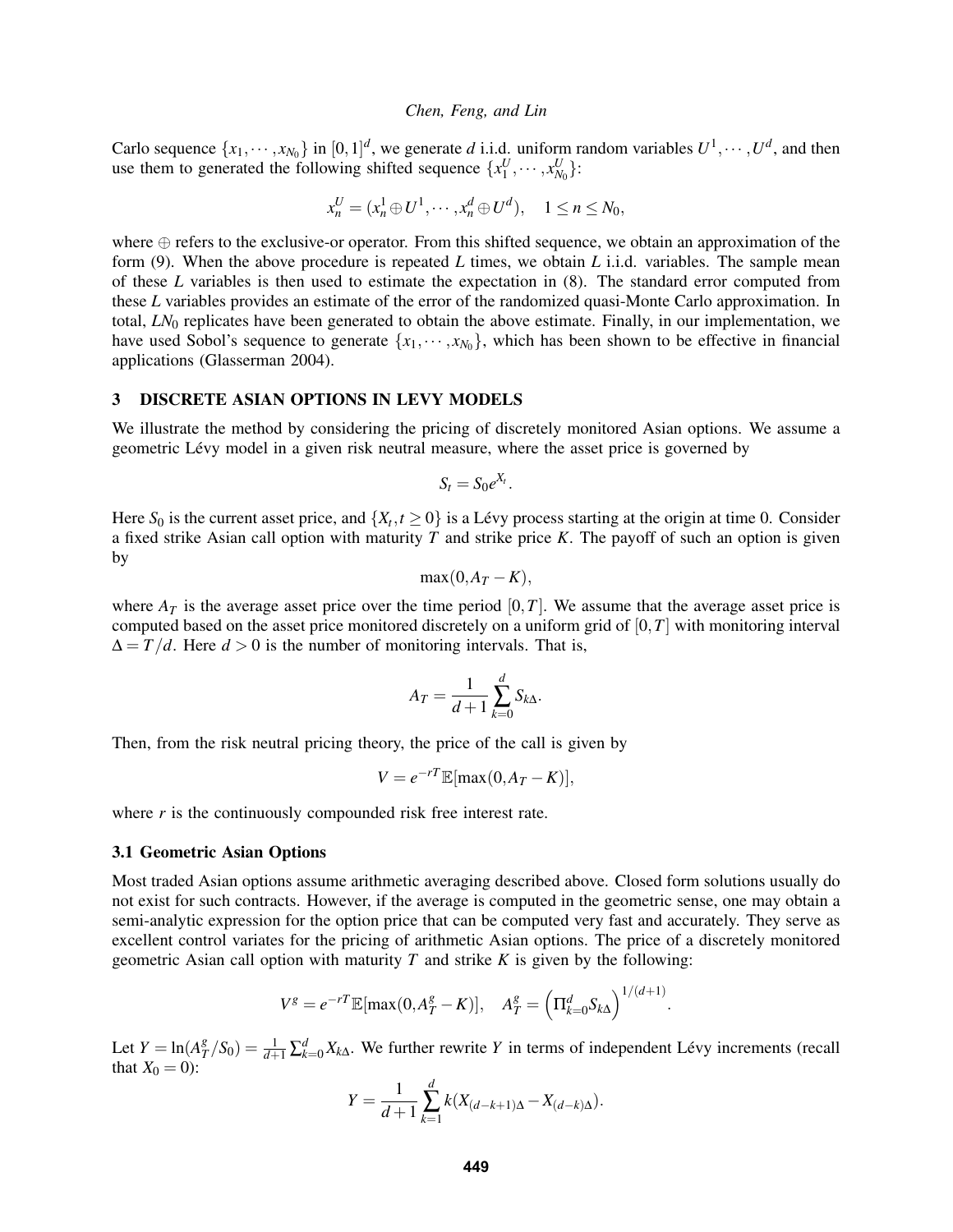Denote the characteristic function of the Lévy process by  $\phi_t(\xi) = \mathbb{E}[e^{i\xi X_t}]$ . Then for any  $1 \leq k \leq d$ , the characteristic function of the Lévy increment  $X_{(d-k+1)\Delta} - X_{(d-k)\Delta}$  is given by

$$
\mathbb{E}[e^{i\xi(X_{(d-k+1)\Delta}-X_{(d-k)\Delta})}]=\phi_{\Delta}(\xi).
$$

Consequently, the characteristic function of *Y* is given by

$$
\phi_Y(\xi) = \mathbb{E}[e^{i\xi Y}] = \Pi_{k=1}^d \phi_\Delta \Big(\frac{k\xi}{d+1}\Big).
$$

Therefore,

$$
V^g = e^{-rT} \mathbb{E}[(S_0 e^Y - K) \mathbf{1}_{\{Y > \ln(K/S_0)\}}]
$$
  
=  $e^{-rT} S_0 \mathbb{E}[e^Y \mathbf{1}_{\{Y > \ln(K/S_0)\}}] - Ke^{-rT} \mathbb{P}(Y > \ln(K/S_0)).$  (10)

Obviously, the second term above can be approximated using (4) highly accurately:

$$
\mathbb{P}(Y > \ln(K/S_0)) \approx \frac{1}{2} - \frac{i}{2} \sum_{m=-M}^{M} e^{-i\ln(K/S_0)(m-1/2)h} \frac{\phi_Y((m-1/2)h)}{(m-1/2)\pi}.
$$
\n(11)

Using a standard measure change technique, the first term can also be turned into a probability and hence admits a Hilbert transform representation. The following is shown in Feng and Lin (2011):

**Theorem 2** (Feng and Lin 2011) Let  $\phi$  be the characteristic function of a continuous random variable *X*. Suppose that  $\phi$  is analytic in a strip  $\mathscr{D}_{(d_-,d_+)}, \beta \in (d_-,d_+)$ , and  $\phi(\cdot+i\beta) \in L^1(\mathbb{R})$ , then

$$
\mathbb{E}\left[e^{-\beta X}\mathbf{1}_{\{X\leq\theta\}}\right]=\frac{\phi(i\beta)}{2}-\frac{i}{2} \mathscr{H}(e^{-i\xi\theta}\phi(\xi+i\beta))(0).
$$

If  $\phi$  satisfies (2) and (3), we have the following approximation and error estimate:

$$
F_h^{\beta,\theta} = \frac{\phi(i\beta)}{2} + \frac{i}{2} \sum_{m=-\infty}^{\infty} e^{-i\theta(m-1/2)h} \frac{\phi((m-1/2)h + i\beta)}{(m-1/2)\pi},
$$

$$
\left| \mathbb{E} \left[ e^{-\beta X} \mathbf{1}_{\{X \le \theta\}} \right] - F_h^{\beta,\theta} \right| \le \frac{Ce^{-\pi d_0/h}}{1 - e^{-\pi d_0/h}}, \quad h > 0,
$$

where  $d_0 = 2 \min(\beta - d_-, d_+ - \beta)$  and  $C > 0$  is a constant independent of *h*. If  $\phi(\cdot + i\beta)$  further satisfies (5),  $h = h(M)$  is selected according to (6), and  $F_{hM}^{\beta,\theta}$  $h_{h,M}^{\beta,\theta}$  is the finite sum approximation of  $F_h^{\beta,\theta}$  with truncation level  $M > 1$ , then

$$
\left|\mathbb{E}\left[e^{-\beta X}\mathbf{1}_{\{X\leq\theta\}}\right]-F_{h,M}^{\beta,\theta}\right|\leq C\exp(-c^{1/(1+\nu)}(\pi d_0M)^{\nu/(1+\nu)}),\quad M\geq 1,
$$

for some constant *C* independent of *M*.

Notice that

$$
\mathbb{E}\left[e^{-\beta X}\mathbf{1}_{\{X>\theta\}}\right]=\phi(i\beta)-\mathbb{E}\left[e^{-\beta X}\mathbf{1}_{\{X\leq\theta\}}\right].
$$

Taking  $\beta = -1$  and  $\theta = \ln(K/S_0)$ , we obtain the following approximation to the first term in (10):

$$
\mathbb{E}[e^Y \mathbf{1}_{\{Y > \ln(K/S_0)\}}] \approx \frac{\phi_Y(-i)}{2} - \frac{i}{2} \sum_{m=-M}^{M} e^{-i\ln(K/S_0)(m-1/2)h} \frac{\phi_Y((m-1/2)h-i)}{(m-1/2)\pi}.
$$
 (12)

For those Lévy models with characteristic functions that decay exponentially, the pricing error of the above scheme decreases to zero exponentially in terms of the truncation level *M*. Consequently, the price of the geometric Asian option can be computed highly accurately. In the example considered in Section 4, we obtain the geometric Asian option price almost exactly in a very small amount of time.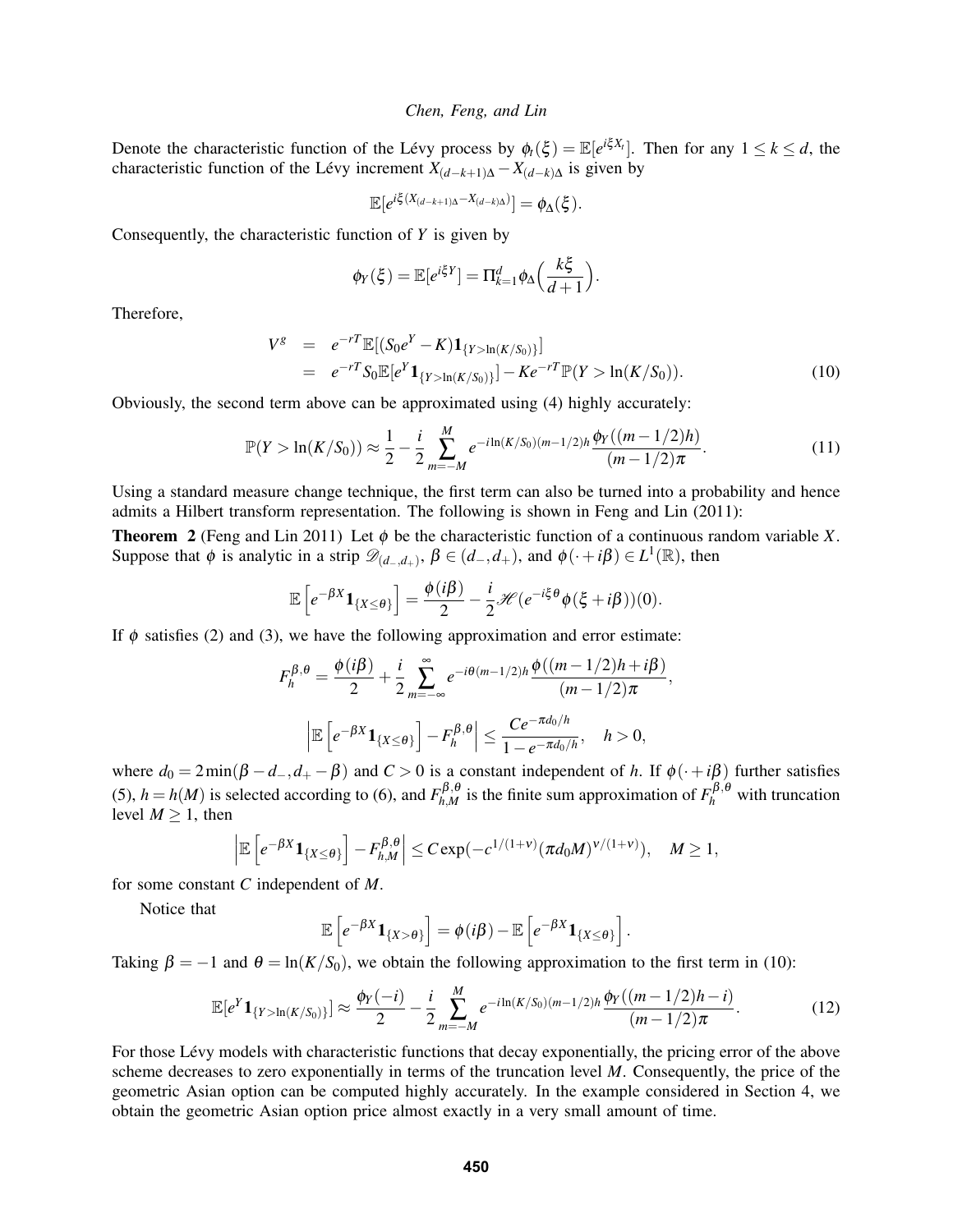### 3.2 Control Variates

To compute  $V = e^{-rT} \mathbb{E}[\max(0, A_T - K)]$ , we simulate *d* Lévy increments and hence a Lévy path  $\{X_{\Delta}^n, \dots, \}$  $X_{d\Delta}^n$  and compute  $V_n = \max(0, A_T - K)$  and  $V_n^g = \max(0, A_T^g - K)$ . Moreover, the discrepancy between  $V_n^g$  and  $\mathbb{E}[\max(0, A_T^g - K)]$  can be used to adjust  $V_n$  in the following way so that the resulting quantity is closer to  $\mathbb{E}[\max(0, A_T - K)]$ :

$$
V_n^b := V_n + b\left(\mathbb{E}[\max(0, A_T^g - K)] - V_n^g\right).
$$

Here *b* is a constant to be determined. We repeat the above for  $n = 1, 2, \dots, N$ , and obtain the following estimator to  $\mathbb{E}[\max(0, A_T - K)]$ :

$$
\bar{V}_N^b := \frac{1}{N} \sum_{n=1}^N V_n^b.
$$

By the law of large numbers,  $\bar{V}_N^b$  converges to  $\mathbb{E}[\max(0, A_T - K)]$ . Moreover, let  $\sigma_a$  denote the standard deviation of max( $\overline{0}, A_T - K$ ),  $\sigma_g$  the standard derivation of max( $\overline{0}, A_T^g - K$ ), and  $\rho$  the correlation coefficient of the two random variables. When *b* is selected according to  $b = \rho \sigma_a / \sigma_g$ , the variance of  $\bar{V}_N^b$  is reduced to

$$
var(\bar{V}_N^b) = (1 - \rho^2)var(\bar{V}_N),
$$

where  $\bar{V}_N = \frac{1}{N} \sum_{n=1}^N V_n$  is the estimator of  $\mathbb{E}[\max(0, A_T - K)]$  without using a control variate. When  $\rho$  is large, the performance improvement of the above scheme over a standard scheme without control variates is significant. Since the true value of *b* is usually unknown to us, an estimate of *b* is obtained by simulating a predetermined number (e.g., 1000) of pairs of  $(V_n, V_n^g)$  and replacing the correlation coefficient and standard deviations by sample correlation coefficient and sample standard deviations.

#### 4 NUMERICAL RESULTS

We illustrate the method by considering the pricing of an arithmetic Asian call option in the CGMY model (Carr, Geman, Madan, and Yor 2002). Computations are done using C++ in Windows XP on a Lenovo laptop T61p with Intel Core 2 Duo 2.5GHz CPU and 3GB RAM. The maturity of the contract is 6 months  $(T = 0.5)$ . The average is computed based on either monthly monitoring  $(d = 6)$  or weekly monitoring ( $d = 26$ ). The current asset price and the strike price are  $S_0 = K = 100$ . The risk free interest rate is  $r = 5\%$ . The underlying asset does not pay dividends. The parameters of the CGMY model are the same as those in Feng and Linetsky (2008a):

$$
\hat{C} = 4, \hat{G} = 50, \hat{M} = 60, \hat{Y} = 0.7.
$$

The explicit expression of the transition probability density of a general CGMY process is not available. However, the characteristic function of such a process  $X = \{X_t, t \ge 0\}$  admits a simple form and is given by

$$
\phi_t(\xi) = \exp(i\hat{\mu}t\xi - t\hat{C}\Gamma(-\hat{Y})(\hat{M}^{\hat{Y}} - (\hat{M} - i\xi)^{\hat{Y}} + \hat{G}^{\hat{Y}} - (\hat{G} + i\xi)^{\hat{Y}})),
$$

where  $\hat{\mu} = r - \hat{C}\Gamma(-\hat{Y})((\hat{M}-1)^{\hat{Y}} - \hat{M}^{\hat{Y}} + (\hat{G}+1)^{\hat{Y}} - \hat{G}^{\hat{Y}})$  is the drift of the CGMY process, and  $\Gamma(\cdot)$  is the gamma function.

#### 4.1 Computing the Probabilities

We first compute the endpoints of the interval  $[x_0, x_K]$  on which the values of the cdf of the Lévy increment are tabulated. We assume  $\varepsilon = 10^{-8}$ . Note that the expected value and the standard deviation of  $X_T$  can be easily computed to be (see formulas in Section 2.2)

$$
\mathbb{E}[X_{0.5}] = 0.015, \quad \text{stdev}(X_{0.5}) = 0.141.
$$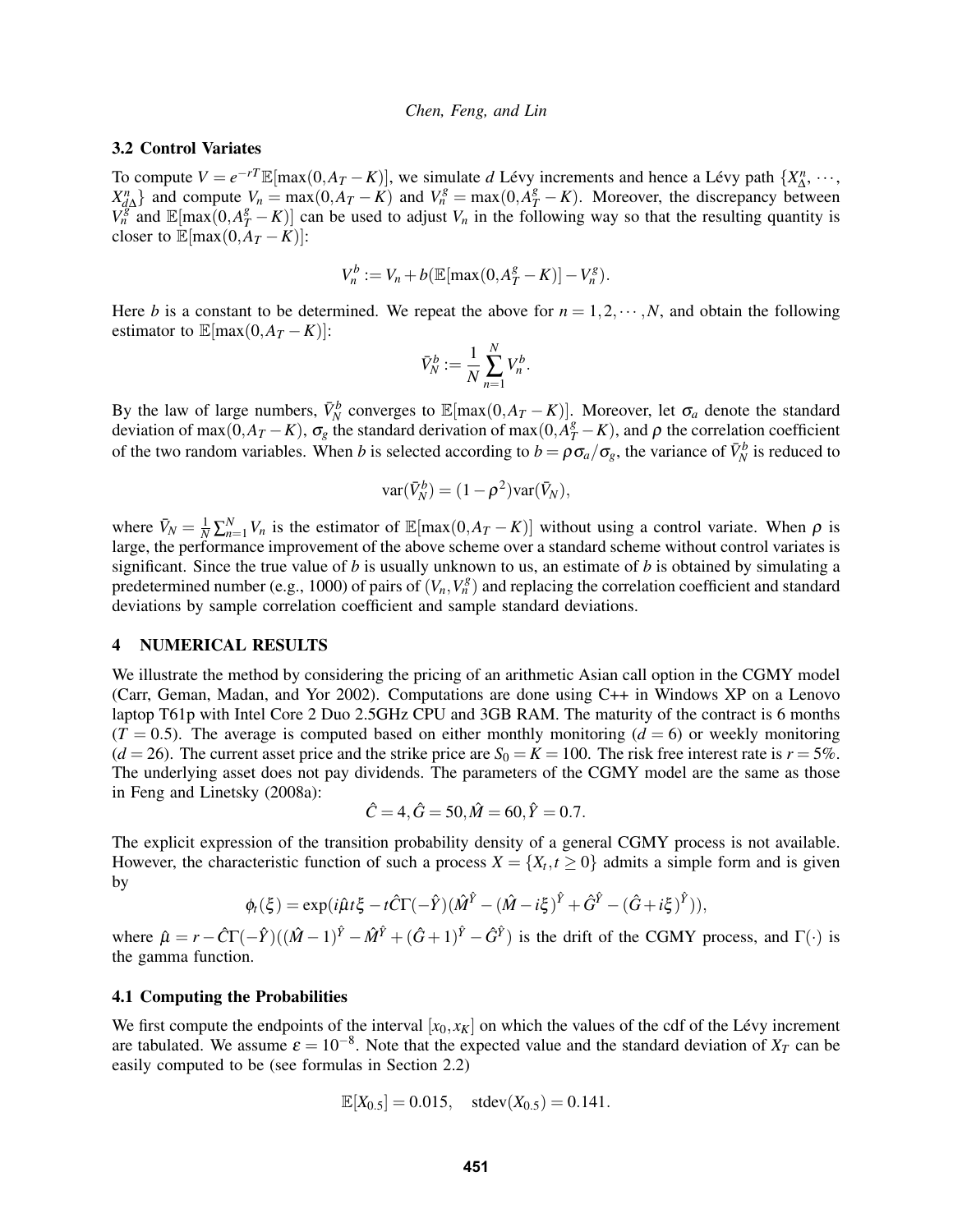Using the independent and stationary increment properties of Lévy processes, the expected value and the standard deviation of the Lévy increment  $X_{\Delta}$  with *d* monitoring intervals on [0,0.5] are given by

$$
\mu_{\Delta} = \mathbb{E}[X_{\Delta}] = \frac{1}{d} \mathbb{E}[X_{0.5}], \quad \sigma_{\Delta} = \text{stdev}(X_{\Delta}) = \frac{1}{\sqrt{d}} \text{stdev}(X_{0.5}).
$$

It can be easily checked that, for any  $\Delta > 0$ ,  $\phi_{\Delta}$  is analytic in a horizontal strip and satisfies the exponential tail condition (5) with

$$
d_- = -\hat{M}, \quad d_+ = \hat{G}, \quad v = \hat{Y}, \quad c_\Delta = 2\Delta \hat{C} |\Gamma(-\hat{Y}) \cos(\pi \hat{Y}/2)|. \tag{13}
$$

For  $d = 6$  and  $\Delta = T/6$ , we compute the probabilities  $F_{\Delta}(\mu_{\Delta} + j\sigma_{\Delta})$  for  $j = 0, -1, \dots, -8$  and find that

$$
F_{\Delta}(\mu_{\Delta} - 8\sigma_{\Delta}) < \varepsilon = 10^{-8}, \quad \mu_{\Delta} - 8\sigma_{\Delta} \approx -0.458.
$$

Similarly, we compute  $F_{\Delta}(\mu_{\Delta} + j\sigma_{\Delta})$  for  $j = 1, \dots, 7$  to find that

$$
1 - F_{\Delta}(\mu_{\Delta} + 7\sigma_{\Delta}) < \varepsilon = 10^{-8}, \quad \mu_{\Delta} + 7\sigma_{\Delta} \approx 0.405.
$$

We thus take  $[x_0, x_K] = [-0.458, 0.405]$  when  $d = 6$  with monthly monitoring. Similarly, for weekly monitoring with  $d = 26$ , we find the interval to be  $[x_0, x_K] = [-0.331, 0.277]$ . In our implementation, we take  $M = 150$  so that the probabilities in (7) are accurate up to 12 digits after the decimal point. The purpose is to focus on the error due to the interpolation and the simulation itself. When  $K = 16$  (corresponding to an interpolation bias of about 1 cent), it takes 0.001 second to produce all the  $K+1$  probabilities. When  $K = 128$  (corresponding to an interpolation bias of about 0.01 cent), it takes 0.007 second to produce all 129 probabilities. In this example, since *K* does not need to be very large to guarantee a practical accuracy, we didn't use the fast Fourier transform. However, if in a particular application, *K* has be to larger, the fast Fourier transform can be used to greatly reduce the computational time (Chen, Feng, and Lin 2011).

#### 4.2 Computing Geometric Asian Option Prices

When the corresponding geometric Asian option is used as a control variable, we need to compute the exact geometric Asian option price. This again can be computed highly accurately and fast using the method described in Section 3.1. We first note that φ*<sup>Y</sup>* defined in Section 3.1 is again analytic in a horizontal strip and satisfies the exponential tail condition (5) with

$$
d_{-}(Y) = d_{-}(d+1)/d, \quad d_{+}(Y) = d_{+}(d+1)/d, \quad \nu = \hat{Y}, \quad c(Y) = c_{\Delta} \sum_{k=1}^{d} k^{\nu}/(d+1)^{\nu}, \tag{14}
$$

where  $d_{\pm}$  and  $c_{\Delta}$  are given in (13). We use (11) and (12) to compute the two terms in (10). By Theorems 1 and 2, we select  $h = h(M)$  according to (6), (14) and  $d_0 = 2 \min(-1 - d_-(Y), d_+(Y))$ . The geometric Asian option prices can be computed with an accuracy of up to 12 digits after the decimal point with only  $M = 50$ . For the monthly monitored contract  $(d = 6)$ , the price is 3.604561644590 and it takes 0.001 second. For the weekly monitored contract  $(d = 26)$ , the price is 3.698573792716 and it takes 0.005 second.

#### 4.3 Interpolation Bias

In the following, we assume that the errors contained in the probabilities in (7) and the geometric Asian call prices are negligible and focus on the interpolation bias. For  $K = 16,32,64,128$ , we increase the simulation sample size and observe the pricing error. Benchmark prices for the arithmetic Asian options have been computed using the Fourier transform method (Benhamou 2002, Carverhill and Clewlow 1990) to be  $V = 3.71933798$  for monthly monitoring and  $V = 3.80167775$  for weekly monitoring. We use the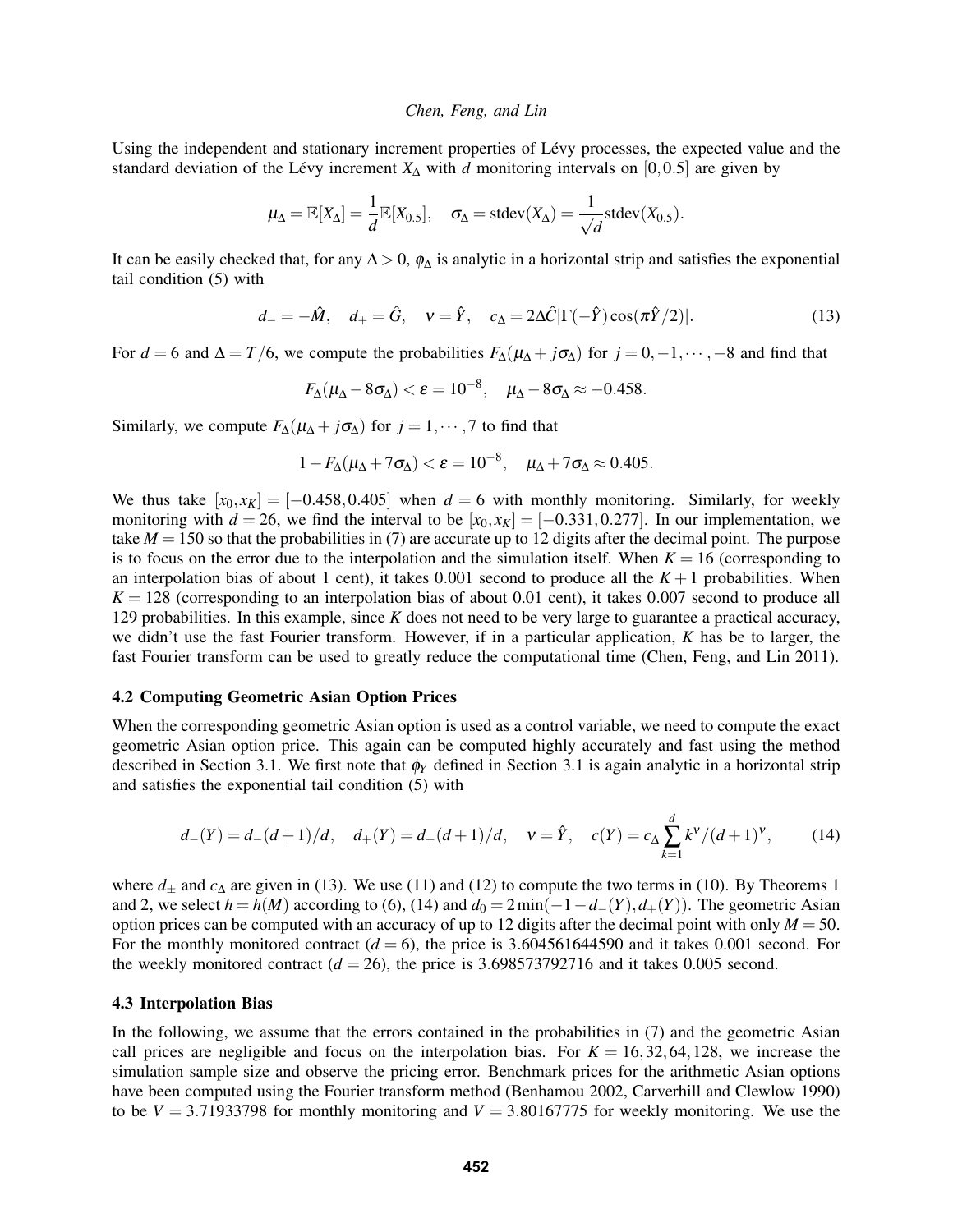Monte Carlo scheme with control variate (MC-CV). This scheme is fast and accurate. Very soon we observe that the pricing error does not decrease any more by increasing the sample size. That is when the interpolation bias starts to dominate. We consider the case with monthly monitoring  $(d = 6)$ . In Table 1, the first column refers to sample sizes that are used. Columns with label "Error" are absolute pricing errors (the difference between the Monte Carlo estimate and the benchmark price). Computational times for the Monte Carlo scheme will be reported later when different methods are compared. Columns with label "SE" refer to the standard error of the Monte Carlo estimate. Suppose *N* replicates  $\{V_1^b, V_2^b, \dots, V_N^b\}$ are generated. The SE is defined by

$$
SE(V_1^b, V_2^b, \cdots, V_N^b) = \sqrt{\frac{\sum_{n=1}^N (V_n^b - \bar{V}_N^b)^2}{N(N-1)}}, \quad \bar{V}_N^b = \frac{1}{N} \sum_{n=1}^N V_n^b.
$$

Note that in Table 1, SE is not necessarily a good indicator of the absolute pricing error since the interpolation bias is not accounted for in its definition. On the other hand, when SE is very small, the pricing error is mainly due to the interpolation bias. We are thus able to observe the interpolation bias by looking at the bottom of the table. We find that when  $K = 16$  ( $\eta = (X_K - X_0)/K = (0.405 + 0.458)/16 \approx 0.054$ ), the interpolation bias is about  $9 \times 10^{-3}$ . This implies an interpolation bias of the form  $c\eta^2 \approx 3\eta^2$  in this example. It can be seen from the numbers in bold that when  $K$  doubles, the interpolation bias roughly decreases by 4 times, which is consistent with Glasserman and Liu (2010). In particular, in this example, a fairly small *K* will be sufficient for practical purpose.

| Table 1: Interpolation bias ( $d = 6$ ). Error: absolute pricing error; SE: standard error, it should not be used |  |  |  |
|-------------------------------------------------------------------------------------------------------------------|--|--|--|
| as an indicator of the pricing error unless the interpolation bias is negligible.                                 |  |  |  |

| N        | $K=16$    |          |            | $K=32$   |            | $K=64$   |            | $K = 128$  |  |
|----------|-----------|----------|------------|----------|------------|----------|------------|------------|--|
|          | <b>SE</b> | Error    | <b>SE</b>  | Error    | <b>SE</b>  | Error    | <b>SE</b>  | Error      |  |
| 1000     | $3.4E-3$  | $4.0E-3$ | 3.9E-3     | $1.1E-2$ | 3.7E-3     | 5.5E-3   | $3.7E - 3$ | $3.2E - 3$ |  |
| 4000     | $2.0E-3$  | $1.0E-2$ | 1.8E-3     | $1.4E-3$ | 1.8E-3     | $2.1E-3$ | 1.8E-3     | $1.6E-3$   |  |
| 16000    | 9.8E-4    | $8.4E-3$ | 9.3E-4     | $4.3E-3$ | 8.6E-4     | 7.0E-4   | 8.4E-4     | $2.7E-4$   |  |
| 64000    | $4.9E-4$  | $9.5E-3$ | $4.5E-4$   | $2.4E-3$ | $4.3E - 4$ | $2.8E-4$ | $4.3E-4$   | $2.2E-4$   |  |
| 256000   | $2.5E-4$  | $9.4E-3$ | $2.2E-4$   | $2.3E-3$ | $2.2E-4$   | $6.5E-4$ | $2.2E-4$   | $2.2E-4$   |  |
| 1024000  | $1.2E-4$  | 8.9E-3   | $1.1E-4$   | $2.0E-3$ | $1.1E-4$   | 8.0E-4   | $1.1E-4$   | $1.0E-4$   |  |
| 4096000  | $6.1E-5$  | 8.9E-3   | $5.5E-5$   | $2.1E-3$ | 5.4E-5     | $6.6E-4$ | $5.3E-5$   | $1.7E-4$   |  |
| 16384000 | $3.1E-5$  | 8.7E-3   | $2.8E - 5$ | $2.3E-3$ | $2.7E-5$   | $6.2E-4$ | $2.7E - 5$ | $1.4E-4$   |  |

### 4.4 Simulation Errors

Finally, we investigate the simulation error. To have a clear comparison, we make the interpolation bias small by taking a large  $K = 1024$ . Based on the previous section, with this *K*, the interpolation bias is about  $2 \times 10^{-6}$  and is hence negligible compared to simulation errors. We compare the standard Monte Carlo scheme (MC), the randomized quasi-Monte Carlo scheme (RQMC), the Monte Carlo scheme with control variate (MC-CV), and the randomized quasi-Monte Carlo scheme with control variate (RQMC-CV). For MC-CV, we generate 1000 pairs of arithmetic and geometric Asian call payoffs to estimate the parameter *b*. For simplicity, these 1000 pairs are not reused. For RQMC-CV, since the number of batches *L* is typically small (between 5-25 according to L'Ecuyer (2004)), we directly use the *L* pairs of arithmetic and geometric Asian option prices that we obtain, estimate the parameter *b*, and adjust the arithmetic Asian option prices accordingly. For each scheme, we increase the sample size *N* and record the standard error ("SE"), absolute pricing error ("Error"), and computational time ("CPU"). For a better comparison, the computational time does not include the time to compute the probabilities in (7) and geometric Asian option prices (see Sections 4.1 and 4.2 instead). For MC and MC-CV,  $N = 1000,4000, \cdots, 1024000$  refers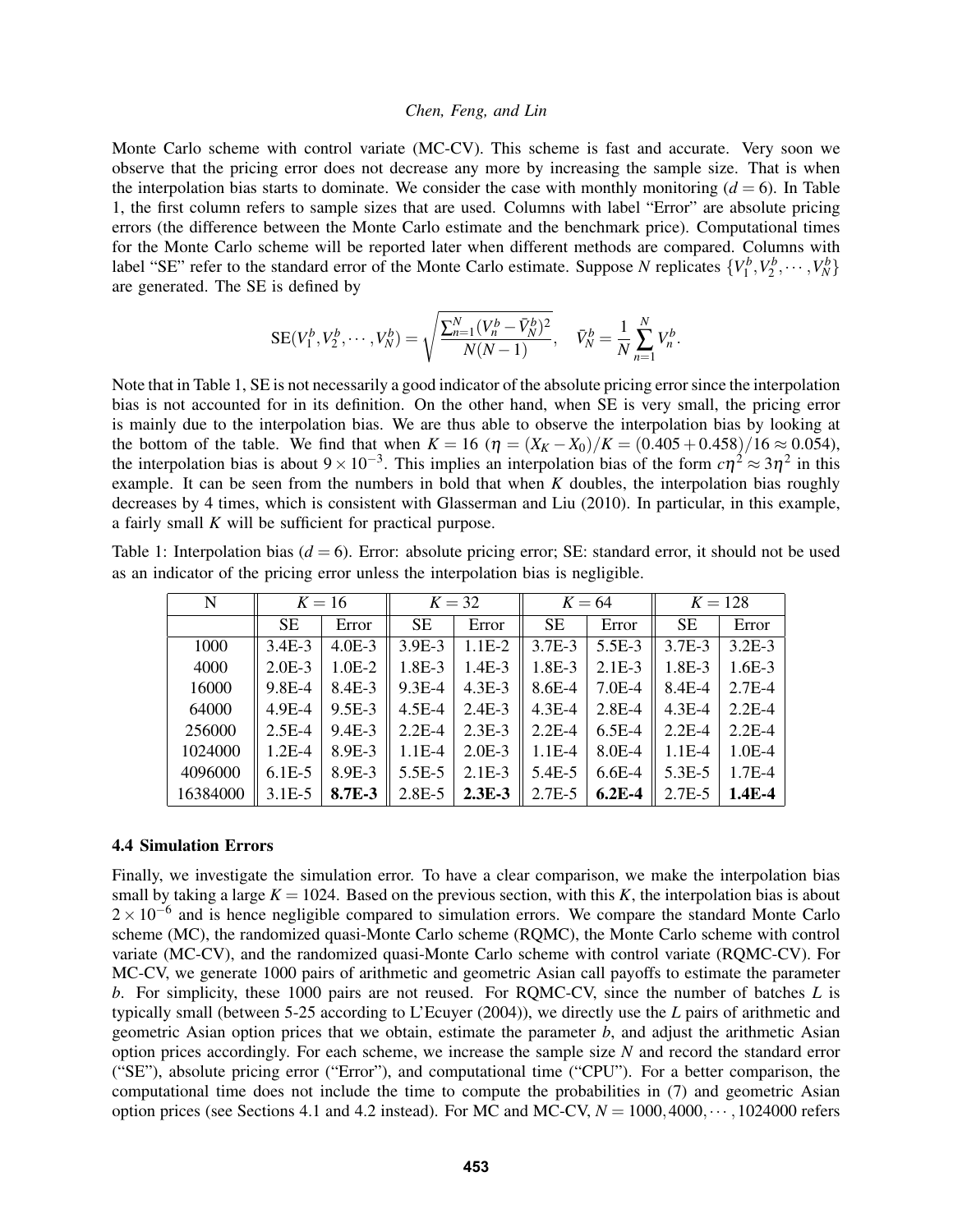Table 2: Discrete Asian call options in the CGMY model. MC: standard Monte Carlo; RQMC: randomized quasi-Monte Carlo; MC-CV: Monte Carlo with control variate; RQMC-CV: randomized quasi-Monte Carlo with control variate; *N*: total number of Lévy paths generated; Error: absolute pricing error; CPU: computational time in seconds (not including the time for computing the probabilities in (7) and the geometric Asian option prices; see Sections 4.1 and 4.2); SE: standard error.

|               |         | MC        |        |            | <b>RQMC</b> |        |            | MC-CV     |        |            | <b>RQMC-CV</b> |        |            |
|---------------|---------|-----------|--------|------------|-------------|--------|------------|-----------|--------|------------|----------------|--------|------------|
|               | N       | <b>SE</b> | Error  | <b>CPU</b> | SE          | Error  | <b>CPU</b> | <b>SE</b> | Error  | <b>CPU</b> | <b>SE</b>      | Error  | <b>CPU</b> |
| $\circ$<br>P  | 1000    | $2E-1$    | $2E-1$ | 0.002      | $4E-2$      | $6E-3$ | 0.001      | $4E-3$    | $2E-3$ | 0.003      | $2E-3$         | $1E-4$ | 0.004      |
|               | 4000    | $8E-2$    | $2E-1$ | 0.004      | $2E-2$      | $3E-2$ | 0.004      | $2E-3$    | $2E-3$ | 0.006      | $5E-4$         | $1E-3$ | 0.006      |
|               | 16000   | $4E-2$    | $2E-2$ | 0.012      | $7E-3$      | $2E-3$ | 0.014      | 9E-4      | $5E-4$ | 0.015      | $2E-4$         | $2E-4$ | 0.016      |
|               | 64000   | $2E-2$    | $2E-3$ | 0.046      | $2E-3$      | $7E-4$ | 0.051      | $4E-4$    | $3E-4$ | 0.053      | $1E-4$         | $1E-4$ | 0.055      |
|               | 256000  | $1E-2$    | $7E-3$ | 0.177      | $5E-4$      | $4E-4$ | 0.199      | $2E-4$    | $4E-4$ | 0.206      | $4E-5$         | 9E-6   | 0.214      |
|               | 1024000 | $5E-3$    | $4E-3$ | 0.707      | $2E-4$      | 9E-5   | 0.795      | 1E-4      | 9E-5   | 0.818      | $3E-5$         | 9E-6   | 0.867      |
| $\delta$<br>Δ | 1000    | $2E-1$    | $2E-1$ | 0.004      | $1E-1$      | $6E-2$ | 0.005      | $3E-3$    | $3E-3$ | 0.007      | $2E-3$         | $3E-3$ | 0.006      |
|               | 4000    | $8E-2$    | $3E-2$ | 0.013      | $2E-2$      | $2E-2$ | 0.013      | $2E-3$    | $2E-3$ | 0.016      | $8E-4$         | $5E-4$ | 0.016      |
|               | 16000   | $4E-2$    | $4E-3$ | 0.046      | $1E-2$      | $1E-2$ | 0.049      | $8E-4$    | $1E-3$ | 0.051      | $6E-4$         | $3E-4$ | 0.055      |
|               | 64000   | $2E-2$    | $3E-2$ | 0.176      | $2E-3$      | $2E-3$ | 0.195      | $4E-4$    | $5E-4$ | 0.196      | $3E-4$         | $2E-4$ | 0.211      |
|               | 256000  | $1E-2$    | $1E-3$ | 0.698      | $1E-3$      | $1E-3$ | 0.771      | $2E-4$    | 9E-5   | 0.780      | $1E-4$         | $3E-4$ | 0.834      |
|               | 1024000 | $5E-3$    | $2E-3$ | 2.853      | $6E-4$      | $8E-4$ | 3.046      | 1E-4      | $4E-5$ | 3.097      | $4E-5$         | $5E-5$ | 3.353      |

to the sample size (the total number of Levy paths generated) and the SE is computed as in the previous ´ section. For RQMC and RQMC-CV, we use  $L = 10$  batches and for each batch we use a sequence of length  $N_0 = 100, 400, \dots, 102400$ . Therefore,  $N = LN_0$  again refers to the total number of Lévy paths that are generated. The SE is computed from the *L* estimates we obtain.

We observe that the computational times are close among different methods (all of them use the same number of Lévy paths). The standard Monte Carlo scheme is less accurate in general. The randomized quasi-Monte Carlo method greatly increases the convergence, in particular for  $d = 6$ . The improvement in the performance is less significant for  $d = 26$ . It is well known that quasi-Monte Carlo methods worsen when the dimension of the problem increases. Dimension reduction schemes such as bridge sampling (Avramidis and L'Ecuyer 2006, Fu 2007, Ribeiro and Webber 2003) might be used to reduce the effective dimension of the problem and can be implemented for Lévy processes where such schemes apply. We also observe that when geometric Asian options are used as control variates, the performance of the simple Monte Carlo scheme greatly improves. The MC-CV scheme is even better than the RQMC scheme. Finally, the RQMC scheme with control variate outperforms all other methods.

In summary, the inverse transform method combined with quasi-Monte Carlo approximation and variance reduction techniques proves to be very fast and accurate, at least for the discrete Asian options pricing example considered in this paper. With less than 1 second, one obtains an accuracy (measured by SE in Table 2) of about  $3 \times 10^{-5} \sim 4 \times 10^{-5}$  for the monthly or weekly monitored Asian options we consider.

#### ACKNOWLEDGMENTS

This research was partially supported by the National Science Foundation under grants CMMI-0927367, CMMI-1029846.

## **REFERENCES**

Asmussen, S., and J. Rosiński. 2001. "Approximation of small jumps of Lévy processes with a view towards simulation". *Journal of Applied Probability* 38 (2): 482–493.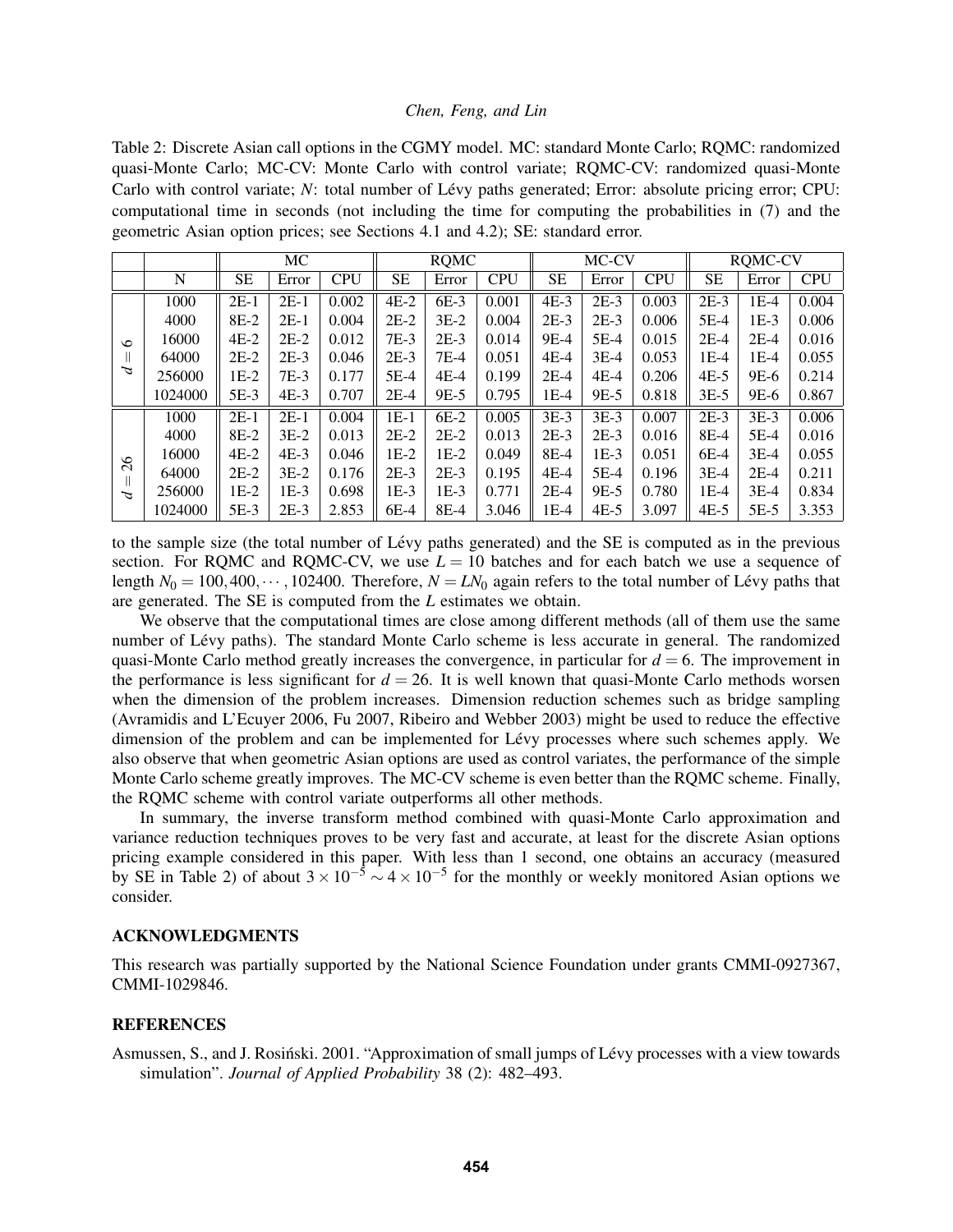- Avramidis, A. N., and P. L'Ecuyer. 2006. "Efficient Monte Carlo and quasi-Monte Carlo option pricing under the variance-gamma model". *Management Science* 52 (12): 1930–1944.
- Barndorff-Nielsen, O. E. 1998. "Process of Normal Inverse Gaussian Type". *Finance and Stochastics* 2  $(1): 41-68.$
- Benhamou, E. 2002. "Fast Fourier transform for discrete Asian options". *Journal of Computational Finance* 6  $(1): 49-68.$
- Benth, F., M. Groth, and P. Kettler. 2006. "A quasi-Monte Carlo algorithm for the normal inverse Gaussian distribution and valuation of financial derivatives". *International Journal of Theoretical and Applied Finance* 9:843–867.
- Bondesson, L. 1982. "On simulation from infinitely divisible distributions". *Advances in Applied Probability* 14 (4): 855–869.
- Boyarchenko, S., and S. Levendorski*i*. 2002. *Non-Gaussian Merton-Black-Scholes Theory*. Singapore: World Scientific.
- Carr, P., H. Geman, D. B. Madan, and M. Yor. 2002. "The fine structure of asset returns: an empirical investigation". *Journal of Business* 75 (2): 305–332.
- Carverhill, A. P., and L. J. Clewlow. 1990. "Flexible convolution". *Risk* 3:25 29.
- Chen, Z., L. Feng, and X. Lin. 2011. "Simulating Lévy processes from their characteristic functions and financial applications". *Working paper, University of Illinois at Urbana-Champaign*.
- Cont, R., and P. Tankov. 2004. *Financial Modelling with Jump Processes*. Boca Raton, Florida: Chapman & Hall/CRC.
- Devroye, L. 1981. "On the computer generation of random variables with a given characteristic function". *Computers & Mathematics with Applications* 7 (6): 547–552.
- Feng, L., and X. Lin. 2011. "Inverting analytic characteristic functions and financial applications". *Working paper, University of Illinois at Urbana-Champaign*.
- Feng, L., and V. Linetsky. 2008a. "Pricing discretely monitored barrier options and defaultable bonds in Lévy process models: a fast Hilbert transform approach". *Mathematical Finance* 18 (3): 337–384.
- Feng, L., and V. Linetsky. 2008b. "Pricing options in jump-diffusion models: an extrapolation approach". *Operations Research* 56 (2): 304–325.
- Fu, M. C. 2007. "Variance-gamma and Monte Carlo". In *Advances in Mathematical Finance*, edited by M. C. Fu, R. A. Jarrow, J. Yen, and R. J. Elliott, 21–35. Boston: Birkhäuser.
- Glasserman, P. 2004. *Monte Carlo Methods in Financial Engineering*. Berlin, Germany: Springer-Verlag.
- Glasserman, P., and Z. Liu. 2007, December. "Sensitivity estimates from characteristic functions". In *Proceedings of the 2007 Winter Simulation Conference*, edited by S. G. Henderson, B. Biller, M.-H. Hsieh, J. Shortle, J. D. Tew, and R. R. Barton, 932–940. Piscataway, New Jersey: Institute of Electrical and Electronics Engineers, Inc.
- Glasserman, P., and Z. Liu. 2010. "Sensitivity estimates from characteristic functions". *Operations Research* 58 (6): 1611–1623.
- Hörmann, W., and J. Leydold. 2003. "Continuous random variate generation by fast numerical inversion". *ACM Transations on Modeling and Computer Simulation* 13:347–362.
- L'Ecuyer, P. 2004, December. "Quasi-Monte Carlo methods in finance". In *Proceedings of the 2004 Winter Simulation Conference*, edited by R. G. Ingalls, M. D. Rossetti, J. S. Smith, and B. A. Peters. Piscataway, New Jersey: Institute of Electrical and Electronics Engineers, Inc.
- L'Ecuyer, P., and C. Lemieux. 2002. "Recent advances in randomized quasi-Monte Carlo methods". In *Modeling Uncertainty: an Examination of Stochastic Theory, Methods, and Applications*, edited by M. Dror, P. L'Ecuyer, and F. Szidarovszki, 419–474. Boston: Kluwer Academic Publishers.
- Madan, D. B., P. P. Carr, and E. C. Chang. 1998. "The variance gamma process and option pricing". *European Finance Review* 2 (1): 79–105.
- Ribeiro, C., and N. Webber. 2003. "Valuaing path-dependent options in the variance-gamma model by Monte Carlo with a gamma bridge". *Journal of Computational Finance* 7:81–100.